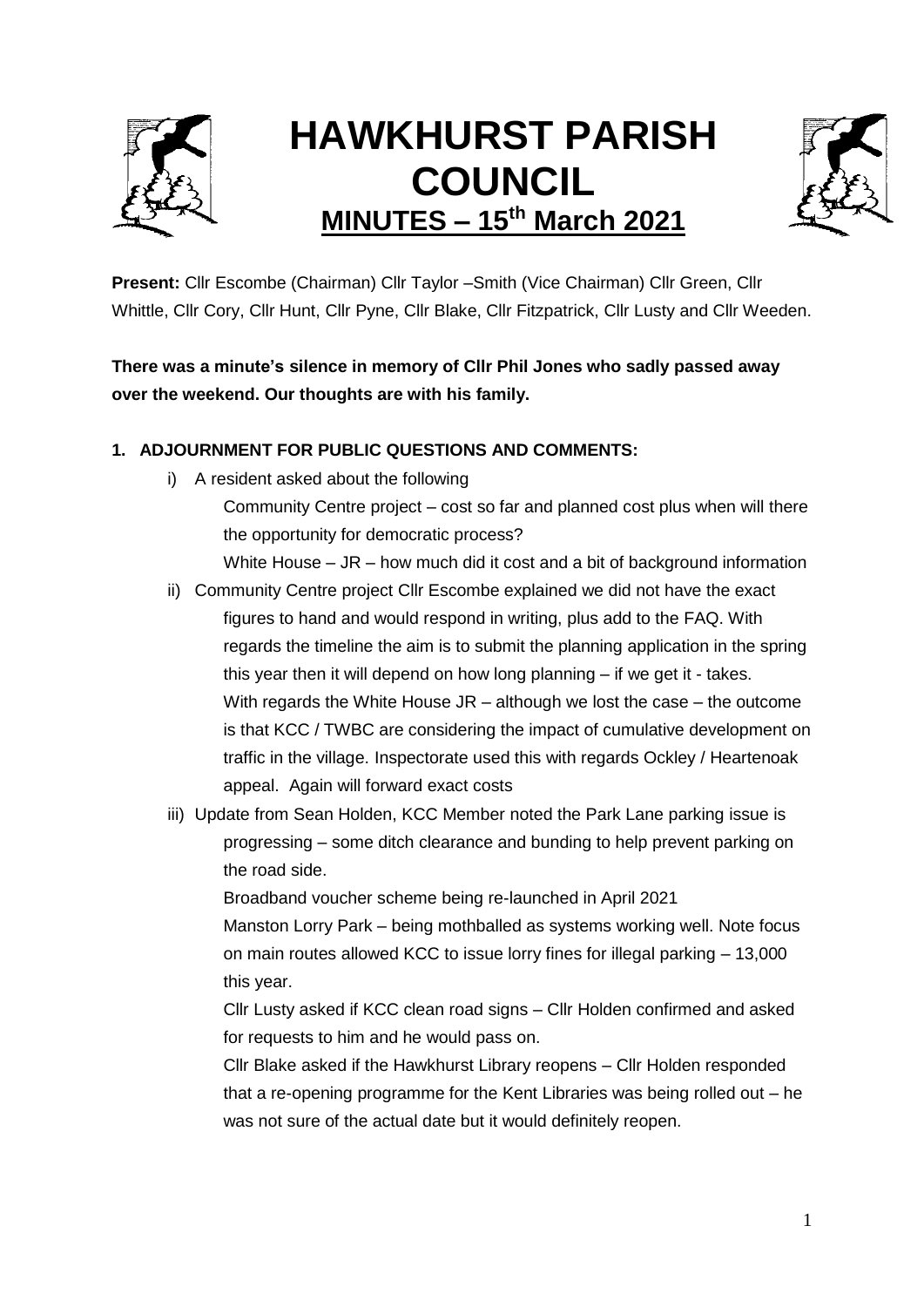iv) Update from Cllr Patrick Thomson, TWBC Ward Members raised the issue of air quality, 25% precept increase and the need to support local resident due to poor planning development.

Cllr Escombe would write in support of residents if requested, although it was outside the Parish remit.

v) Cranbrook Rd / Heartenoak junction – awaiting outcome of tender process.

#### **2. APOLOGIES AND REASON FOR ABSENCE: Cllr Appelbe, no reason.**

**3. DECLARATION OF INTERESTS**: *To receive notice of personal interests, whether of a prejudicial nature or otherwise, in respect of items on this agenda, in accordance with the Council's Code of Conduct* Cllr Weeden – planning application 78

## **4. APPROVAL OF MINUTES:**

- 4.1 Approval
	- i) The Minutes of the Parish Council meetings held on 8th February 2021 with amendment on 4.1 and  $1<sup>st</sup>$  March 2021 – proposed by Cllr Lusty, seconded by Taylor-Smith – agreed unanimously
	- ii) The minutes of the Strategy, Administration and projects Committee 15th February 2021, the Community Centre Working Group 1st March 2021 and the Facilities and Services Committee 8<sup>th</sup> March 2021 were noted.

#### **5. MATTERS ARISING FROM PREVIOUS MINUTES**

- i) **Park Lane / Bedgebury** (13.7.2020/1.1) awaiting date for follow up meeting on survey results
- ii) **Air Quality** (13.7.2020/7.6) Two new dispersion tubes on High Street
- iii) **Walking and Cycling strategy**  (13.7.2020/7.8) Cllr Cory awaiting quote for layby
- iv) **Heartenoak Recreation Ground -** (10.8.2020/7.4) Clerk circulated note on 3rd March 2021 for consideration, Cllr Escombe proposed and Cllr Pyne seconded to approve Wayleave – agreed unanimously.
- v) **Hawkhurst Broadband - Community Interest Company –** (14.12.20/5.7) Awaiting result of Openreach Survey - expected April 2021

## **6. PLANNING**

| <b>No</b> | <b>Application</b> | <b>Proposal</b>                                                | Location |
|-----------|--------------------|----------------------------------------------------------------|----------|
|           | <b>No</b>          |                                                                |          |
| 71        | 21/00265/LBC       | Listed Building Consent - Conversion of The Granary Slip       |          |
|           |                    | stable<br>block<br>residential   Mill<br>to<br>former          | Lane     |
|           |                    | accommodation and alterations to the existing   Hawkhurst TN18 |          |

6.1 Planning applications to be considered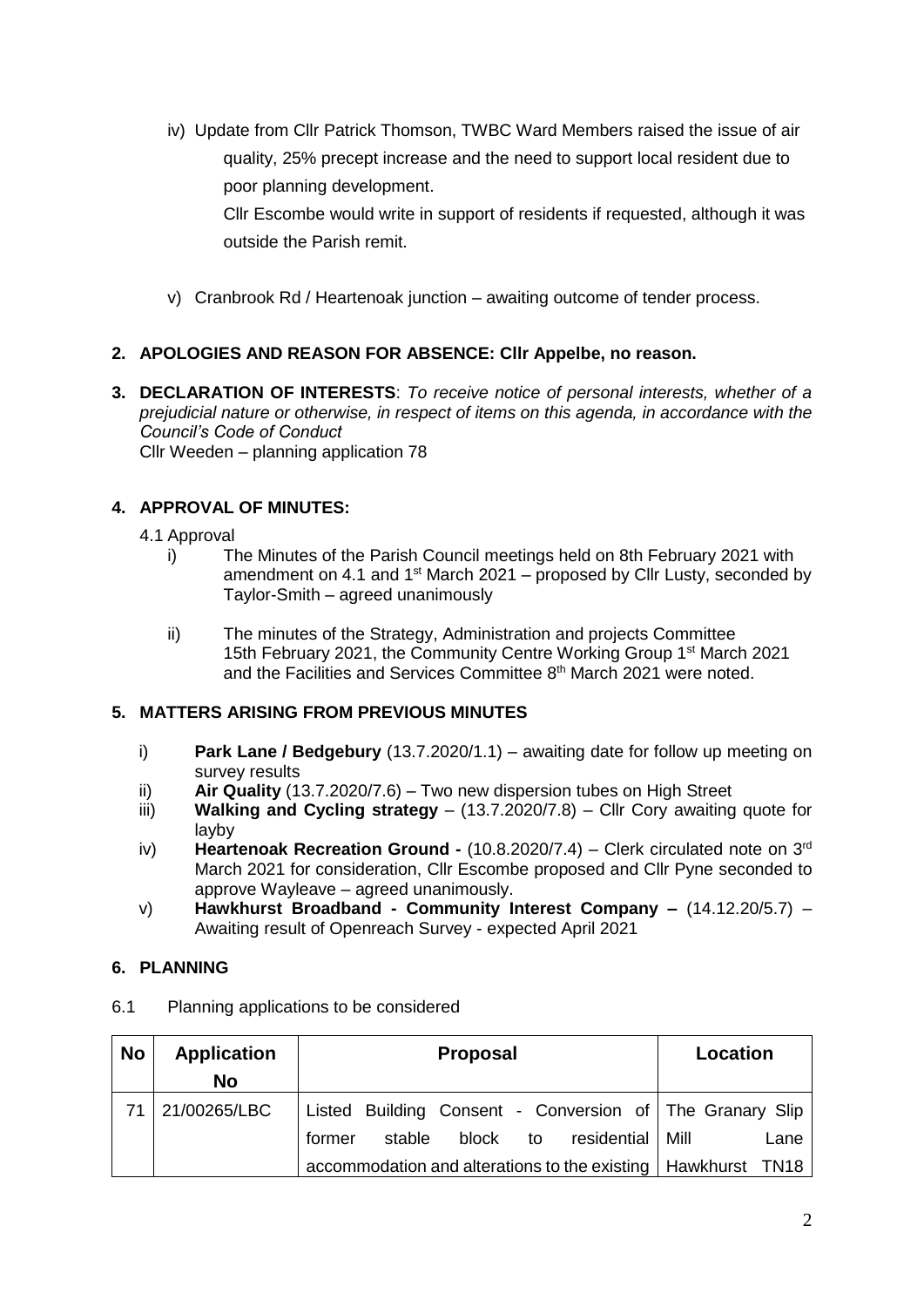|    |               | internal layout; Changes to existing glazing on<br>first floor and new glazing designs on ground | 5AB                           |
|----|---------------|--------------------------------------------------------------------------------------------------|-------------------------------|
|    |               | floor, including internalising the southern cart                                                 |                               |
|    |               | stand; Removal of chimney stacks                                                                 |                               |
|    | As below.     |                                                                                                  |                               |
| 72 | 21/00264/FULL | Conversion of former<br>stable block to                                                          | The Granary Slip              |
|    |               | residential accommodation and alterations to                                                     | Mill<br>Lane                  |
|    |               | the existing internal layout; Changes to                                                         | Hawkhurst<br>TN <sub>18</sub> |
|    |               | existing glazing on first floor and new glazing                                                  | 5AB                           |
|    |               | designs<br>floor,<br>including<br>ground<br>on                                                   |                               |
|    |               | internalising the southern cart stand; Removal                                                   |                               |
|    |               | of chimney stacks                                                                                |                               |

#### **Background:**

*This is an updated application for a previously approved application. HPC objected to the previous application due to concerns about the extent of remodelling and the damage to the building. At the time, although supportive of the application overall, the Conservation Officer had some concerns about the proposed new staircase and the glazed infill of the cart standing. This revised application is no longer proposing to install a new staircase. No comments from neighbours.*

## **Comments and Recommendation:**

This a detailed application and addresses the majority of the concerns that HPC had about the previous application. Therefore, we **support** this application. However, we remain concerned by the proposal to infill the cart standings. We feel the proposal to use 6 timber windows above a new course of bricks detracts from the history of the listed building by masking the cart standings, Ideally, we would prefer a glazing solution that was more respectful of the character of this part of the house.

## **Vote**

## Support 11 Object 0 Abstain 0

#### **Decision: support**

| 73 | 21/00330/FULL | Proposed two storey rear and side extension   East       | Heath |
|----|---------------|----------------------------------------------------------|-------|
|    |               | to main house; removal of utility room and Farmhouse     |       |
|    |               | erection of boot room; internal alterations; Stream      | Lane  |
|    |               | changes to fenestration; refurbishment of Hawkhurst TN18 |       |
|    |               | existing outbuilding into home office / studio;   4RD    |       |
|    |               | construction of pool house                               |       |

## **Background:**

*Although the application description states that the outbuilding is to be converted to a*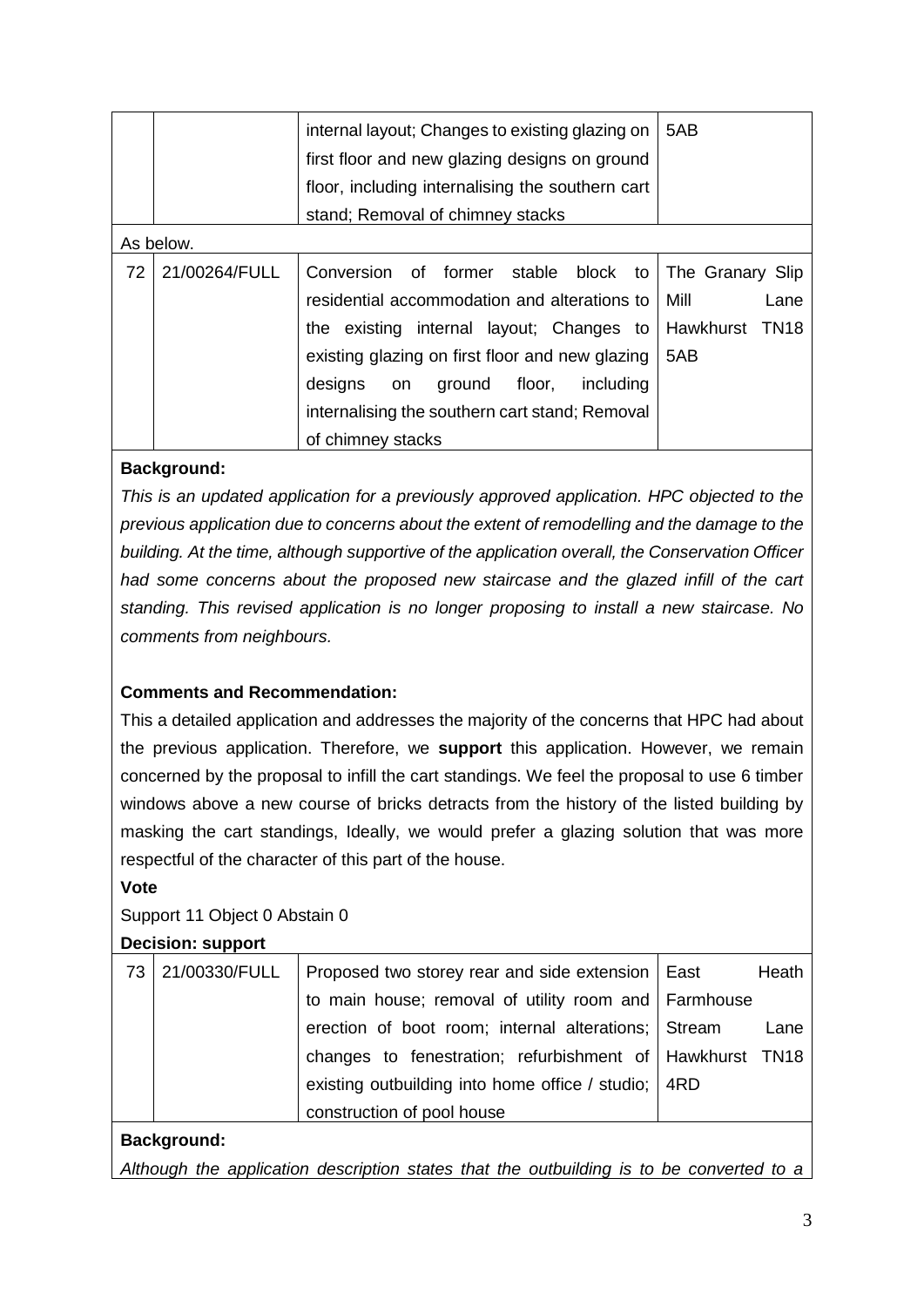*home/office studio, the plans and supporting documentation show this to be an open-sided dining pavilion. No comments from neighbours.*

# **Comments and Recommendation:**

The application is for extensive additions including the extension, the conversion of an outbuilding, and the construction of the new pool house. We are doubtful whether this complies with H11, especially given that the property has been previously extended. However, East Heath Farmhouse is a large house set in extensive grounds, which would appear to be able to accommodate this development without dominating the host house. Moreover, we are confident that the planning officer will be able to determine whether this proposal complies with H11 and whether the size is an issue.

Due to the location, it seems unlikely that there will be any impact on neighbouring properties. The choice of materials for the extension matches the host house. The new pool room is will be constructed from traditional materials. Therefore, this application complies with HD4 of the NDP.

The location of the pool house, coupled with the traditional construction, means that is unlikely to impact on the AONB.

## HPC **supports** this application.

**Vote**

Support 11 Object 0 Abstain 0

#### **Decision: support**

| 74 | 21/00331/LBC  | Listed Building Consent: Proposed two storey  | East              | Heath |
|----|---------------|-----------------------------------------------|-------------------|-------|
|    |               | rear and side extension to main house;        | Farmhouse         |       |
|    |               | refurbishment of existing outbuilding into    | Stream            | Lane  |
|    |               | home office / studio; construction of pool    | Hawkhurst TN18    |       |
|    |               | house                                         | 4RD               |       |
|    | As above.     |                                               |                   |       |
| 75 | 21/00289/FULL | Demolition of existing garage and erection of | <b>Birchfield</b> | Rye   |
|    |               | new garage and associated works. Erection of  | Road Hawkhurst    |       |
|    |               | summerhouse and formation of pond             | <b>TN18 5DA</b>   |       |

## **Background:**

*This is not a particularly detailed application considering Birchfield is a listed building. Note, a neighbour is objecting.*

**Comments and Recommendation:**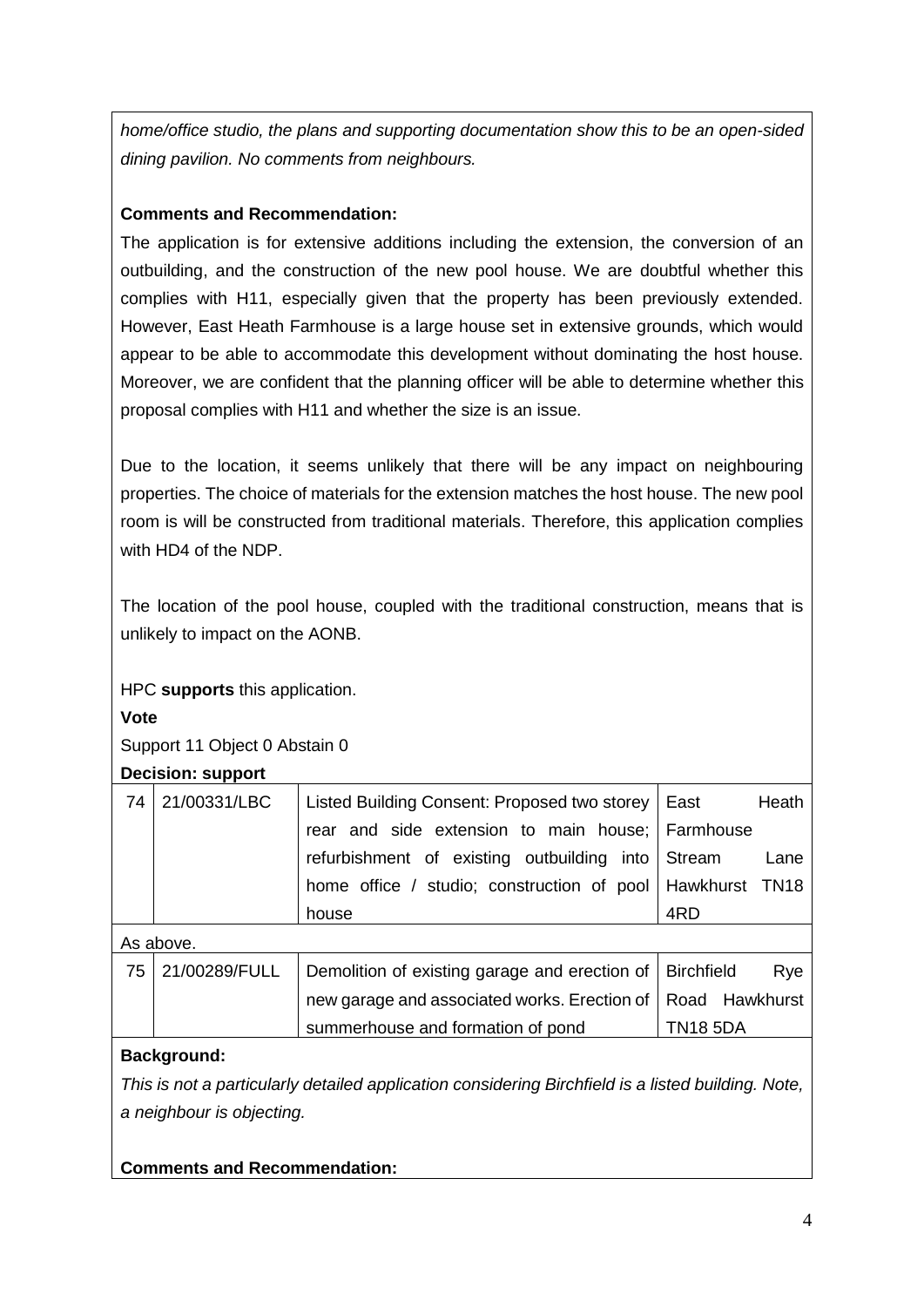Whilst the garage and store has a larger footprint than the existing garage, it will be located further from the adjoining property. The use of natural materials and the traditional design complies with HD4 of the NDP.

HPC **supports** this application.

# **Vote**

Support 11 Object 0 Abstain 0

# **Decision: support**

| 76 | 21/00402/LBC | Listed | <b>Building</b> | Consent:                                                        |              | Repair, The Granary Slip |      |
|----|--------------|--------|-----------------|-----------------------------------------------------------------|--------------|--------------------------|------|
|    |              |        |                 | reinforcement and strengthening                                 | works   Mill |                          | Lane |
|    |              |        |                 | together with closing-in of the south-east end   Hawkhurst TN18 |              |                          |      |
|    |              |        |                 | with a weather-boarded wall and double doors   5AB              |              |                          |      |
|    |              |        |                 | to the Outbuilding at The Granary                               |              |                          |      |

# **Background:**

*No comments from neighbours.*

# **Comments and Recommendation:**

The proposals appear to be appropriate to extend the life and use of the building.

HPC **supports** this application.

## **Vote**

Support 11 Object 0 Abstain 0

## **Decision: support**

| 21/00484/FULL | Erection of a timber acoustic fence and a $\vert$ Dalby |                 | Lodge |
|---------------|---------------------------------------------------------|-----------------|-------|
|               | double gate                                             | Tongswood Drive |       |
|               |                                                         | Hawkhurst TN18  |       |
|               |                                                         | 5DS             |       |

# **Background:**

*No comments from neighbours*

# **Comments and Recommendation:**

Although the NDP states a preference for hedges over fences, we understand the desire for such a substantial fence on this occasion. Since the hedge will be planted in front of the fence, HPC **supports** this application. However, our preference would be for a hedge made from native, locally appropriate hedging.

## **Vote**

Support 11 Object 0 Abstain 0

**Decision: support**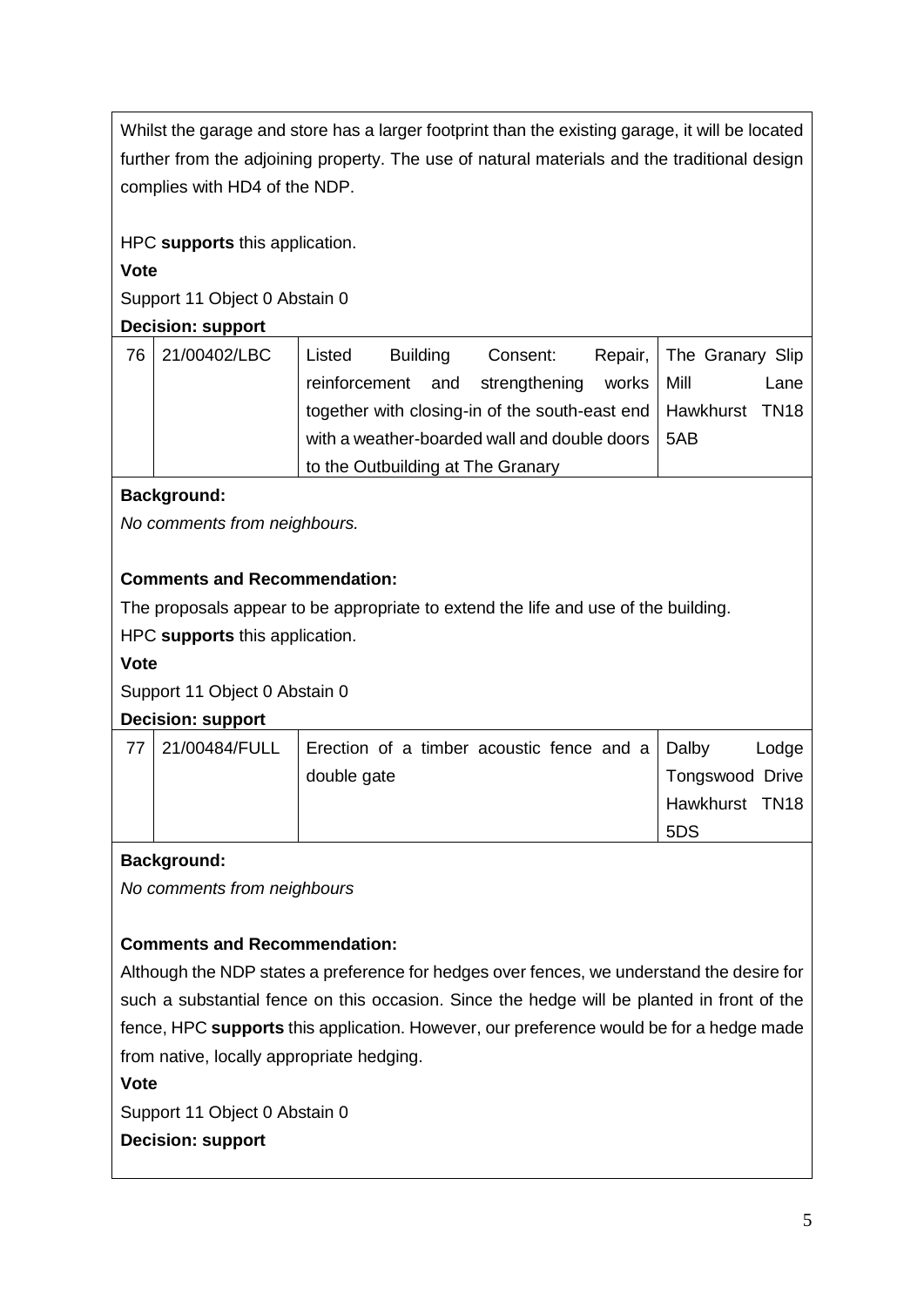| 78 | 21/00267/FULL | Conversion of agricultural building to form a   Potters |                  | Farm |
|----|---------------|---------------------------------------------------------|------------------|------|
|    |               | pair of semi-detached houses.                           | Land & Buildings |      |
|    |               |                                                         | Potters          | Lane |
|    |               |                                                         | Hawkhurst TN18   |      |
|    |               |                                                         | 5BB              |      |

#### **Background:**

*The previous application to convert this building into two houses, which we objected to was refused by TWBC. No comments from neighbours.*

## **Comments and Recommendation:**

The High Weald AONB Unit objected to the previous application on the grounds that a thorough assessment was required of this medieval farmstead before any planning consent could be given. This has still not been provided. There is no ecology report to support this application. The previous application did have an ecology report, but no bat survey had been undertaken. There are no details of the proposed landscaping etc.

Other than the changed roofline, there appears to be little difference between the current application and the one that was refused previously. Certainly nothing has been done to address the Parish Council's concerns which are outlined below.

The application does not comply with the NDP - it is not a sustainable location; it is well outside the LBD and about 2 miles from the facilities and amenities in the village. Any future occupants would be reliant on cars for shopping, employment and education etc. This is a very rural location within the AONB and the proposed houses would appear completely out of character. Paragraph 7.5 of the NDP describes the AONB landscape as a "medieval landscape of wooded, rolling hills small, irregular shaped fields; scattered farmsteads; and ancient routeways." This application would have a negative impact on the AONB and, therefore, is contrary to paragraph 172 of the NPPF. It also does not comply with the High Weald AONB Management Plan. Within the NDP there is a requirement for sustainable modes of travel between the site and the heart of the existing built areas (para 7.16). This is not achievable in this location. There is nothing within the application paperwork that indicates compliance with HD3 of the NDP.

We do not feel that the change in the design is enough to prevent these dwellings looking overly domestic. This is exacerbated by the proposed parking arrangements, which are completely out of keeping and do not comply with the design guidance in the NDP that parking should be discreet.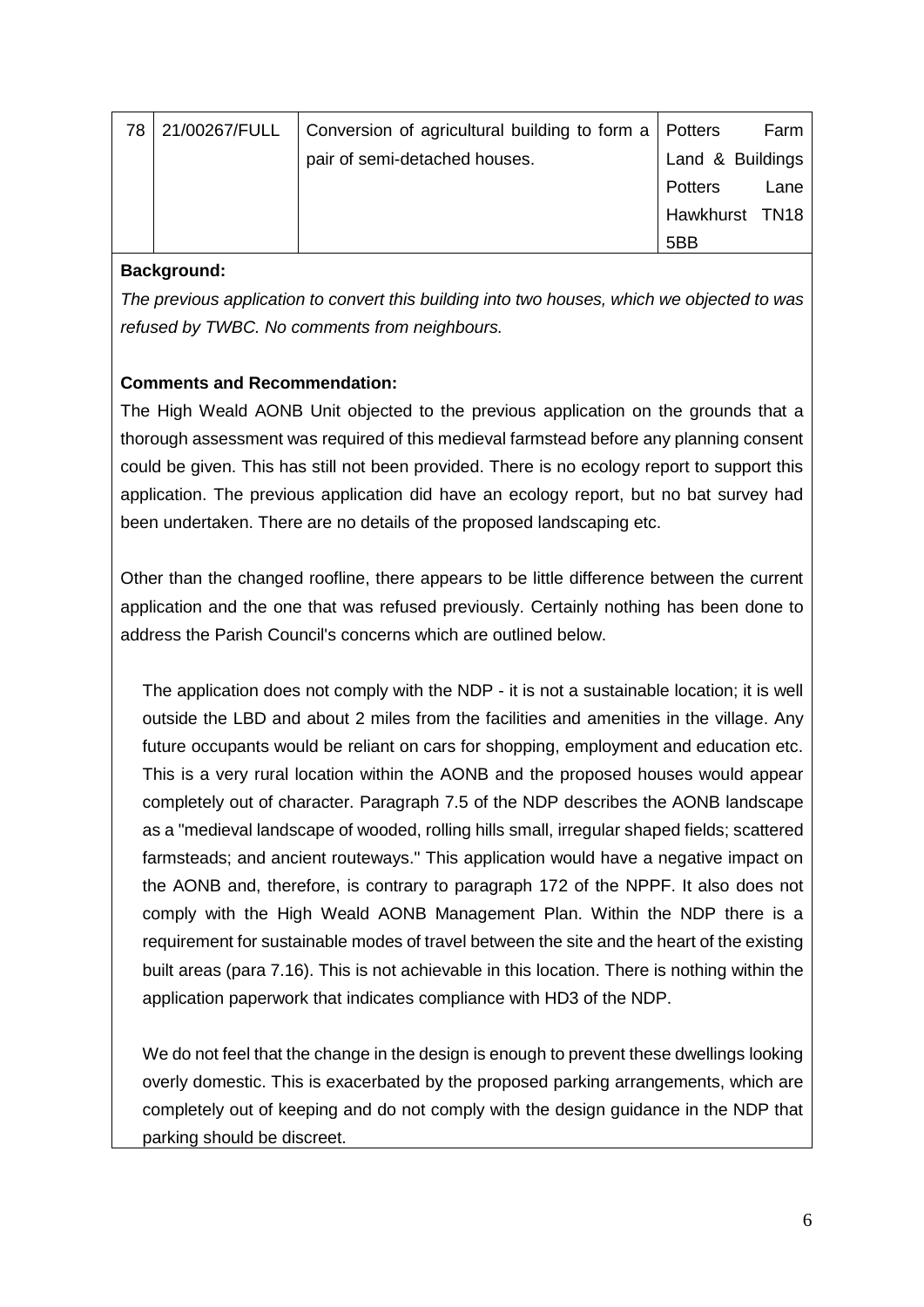Policy LP2 of the NDP requires the management, conservation and enhancement of the High Weald AONB. This application clearly does not do so. This will irreversibly change the appearance of a medieval farmstead.

HPC **objects** to this application.

#### **Vote**

Support 0 Object 10 Abstain 1 (Cllr Weeden)

#### **Decision: Object**

| 79 | 21/00404/FULL   Loft conversion of existing bungalow dwelling   Little | Shaw |  |
|----|------------------------------------------------------------------------|------|--|
|    | with ground floor extension and internal Tongswood Drive               |      |  |
|    | alterations; Conversion of existing garage to   HawkhurstTN18          |      |  |
|    | annex building and construction of new oak 5DS                         |      |  |
|    | frame two bay car port.                                                |      |  |

# **Background:**

*No comments from neighbours.*

# **Comments and Recommendation:**

Whilst we appreciate that Little Shaw sits within large grounds, this application is for a very large extension which completely dominates the existing bungalow. This coupled with the conversion of the existing garage into annex accommodation, together with the construction of a new garage does not appear to be a modest extension as required by H11 and is certainly not subservient to the host house.

HPC **objects** to this application. If TWBC are minded to approve this application, we would ask for a condition that ties the annex to the host house.

#### **Vote**

Support 4 (Cllrs Pyne, Green Hunt and Blake) Object 7 Abstain 0

## **Decision:** Object

| 80 21/00121/FULL | Weatherboarding the front and side Silverley Slip Mill        |  |  |
|------------------|---------------------------------------------------------------|--|--|
|                  | elevations of the property with white Cedral   Lane Hawkhurst |  |  |
|                  | weatherboard to match the weatherboard on   TN18 5AD          |  |  |
|                  | the front dormer and the rear of the property.                |  |  |

## **Background:**

*No comments from neighbours.*

## **Comments and Recommendation:**

HPC has no objection in principle to weatherboarding this property. Whilst other properties along this part of Slip Mill Lane tend not to have weatherboarding, it is a common feature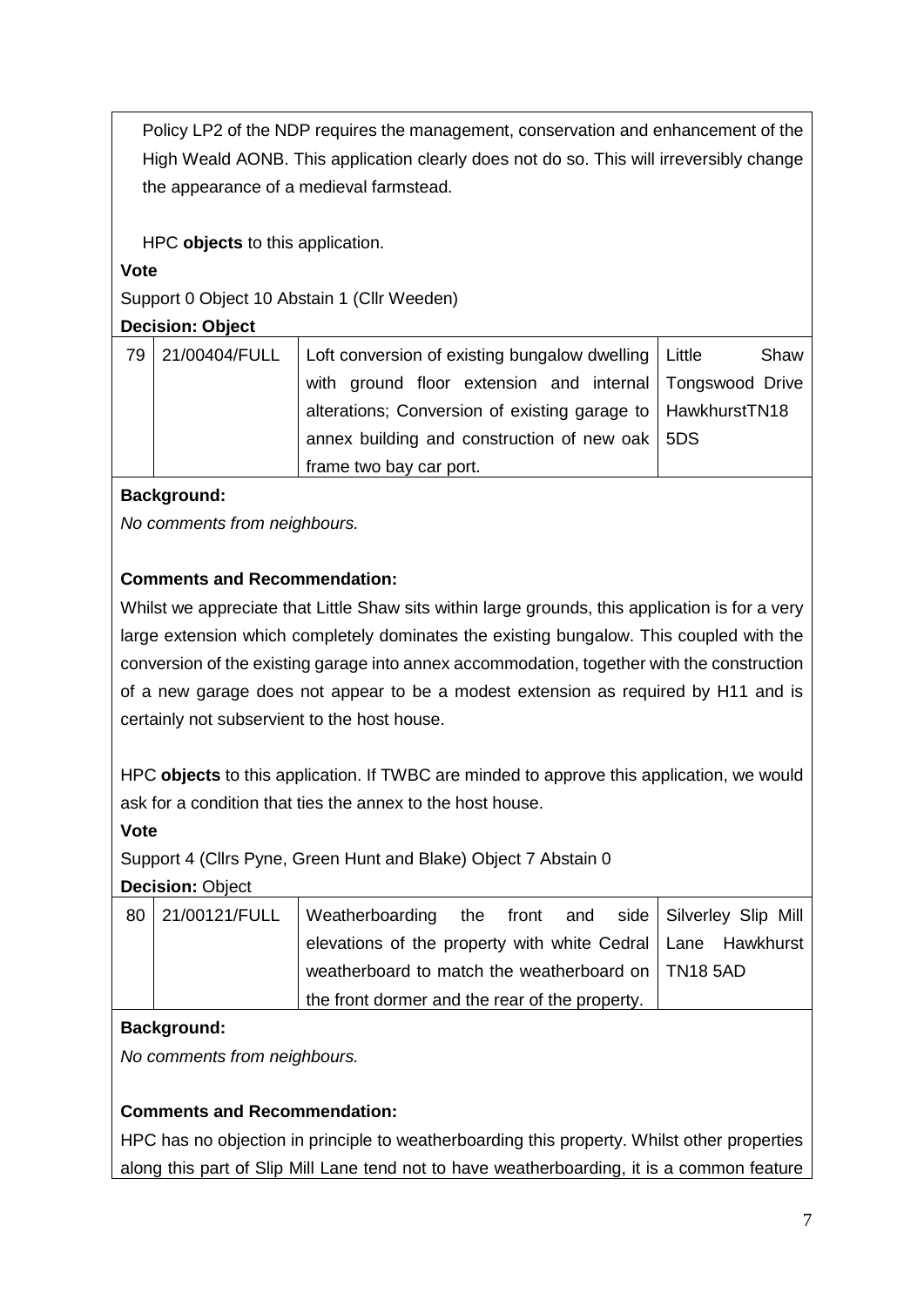within the village as well as further down Slip Mill Lane.

From the application form, it appears that the existing weatherboarding is timber. There is a requirement in the NDP that materials used should match existing and also for the use of traditional materials, in particular, locally sourced timber cladding.

HPC **supports** this application but requests that timber weatherboarding should be used rather than Cedral.

#### **Vote**

Support 11 Object 0 Abstain 0

#### **Decision: support**

| 81 | 21/00411/FULL | Removal of a gate; removal of an existing Conghurst        |  |
|----|---------------|------------------------------------------------------------|--|
|    |               | shed and oil tank and replacement oil tank;   Cottages     |  |
|    |               | the addition of a new gate, new greenhouse, Conghurst Lane |  |
|    |               | new garage, new paths, new external lights   HawkhurstTN18 |  |
|    |               | and taps, relaying the grass centred drive in $ $ 4RJ      |  |
|    |               | hoggin, and changes to the planting                        |  |

# **Background:**

*This is broadly similar to the previous application that was withdrawn. HPC supported that application. No comments from neighbours.*

## **Comments and Recommendation:**

In general, HPC **supports** this application. However, as with the previously submitted application, we have reservations about the lighting. The NDP states that consideration should be given to the need for lighting and where it is deemed essential, efforts should be made to seek to minimise its impact in the landscape. There is also a requirement that areas adjacent to open countryside should be left unlit to avoid light pollution. We fully recognise the need for lighting to ensure safe access, especially between the garage and the house. However, we do not feel that the lighting to highlight the trees complies with HD4 of the NDP and would request that this is removed.

## **Vote**

## Support 11 Object 0 Abstain 0

## **Decision: support**

| 82 | 21/00412/LBC | Listed Building Consent: Removal of a gate;   Conghurst      |  |
|----|--------------|--------------------------------------------------------------|--|
|    |              | removal of an existing shed and oil tank and   Cottages      |  |
|    |              | replacement oil tank; the addition of a new   Conghurst Lane |  |
|    |              | gate, new greenhouse, new garage, new   Hawkhurst TN18       |  |
|    |              | paths, new external lights and taps, relaying   4RJ          |  |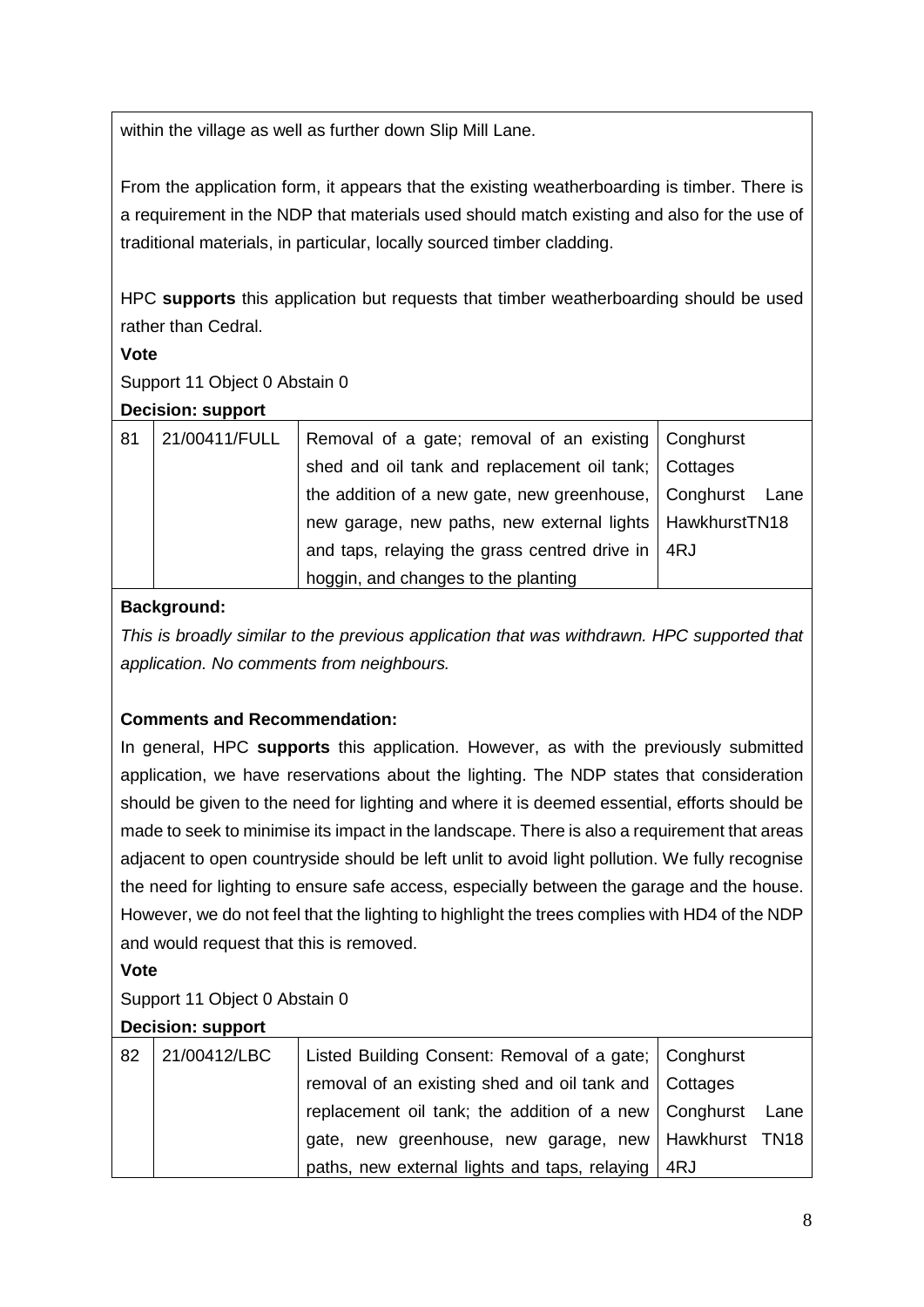|    |               | grass centred drive in hoggin, and<br>the<br>changes to the planting |                    |
|----|---------------|----------------------------------------------------------------------|--------------------|
|    | As above.     |                                                                      |                    |
| 83 | 20/03610/FULL | Conversion of redundant agricultural barn to                         | Riverside<br>Barn, |
|    |               | residential dwelling house                                           | Road,<br>Hastings  |
|    |               |                                                                      | Hawkhurst,         |
|    |               |                                                                      | Cranbrook, Kent,   |
|    |               |                                                                      | <b>TN18 4RT</b>    |
|    |               |                                                                      |                    |

# **Background:**

*This is broadly similar to the previously approved application that was approved by TWBC. HPC objected to that application. No comments from neighbours.*

## **Comments and Recommendation:**

We objected to the approved application on this site. However, HPC is willing to **support** this application given that the principle of a new dwelling in this location has been established. The footprint and overall dimensions of the dwelling will remain unchanged, and we do not feel that the changes to the appearance are any more detrimental to the AONB than the previously approved design.

**Vote**

## Support 11 Object 0 Abstain 0

#### **Decision: support**

| 84 | 20/037428/FULL Removal of existing stairs and fence; Tesco Rye Road |                                                            |  |  |          |  |
|----|---------------------------------------------------------------------|------------------------------------------------------------|--|--|----------|--|
|    |                                                                     | installation of new canopy and walkway at   Hawkhurst Kent |  |  |          |  |
|    |                                                                     | raised level.                                              |  |  | TN18 4HG |  |
|    |                                                                     |                                                            |  |  |          |  |

HPC has reservations about these proposals. To some extent this may be due to the lack of detail in the paperwork supporting this application. We cannot see that the impact of the new canopy on the Conservation Area has been adequately assessed.

We are concerned about the impact of the proposed walkway on the houses at the rear of the site. Due to land levels, the walkway would appear to be level with the bedroom windows of these houses, and would be overlooking their gardens. Therefore, we are concerned that these proposals will be overly obtrusive. Therefore, HPC **objects** to this application.

Vote Support 1 (Cllr Hunt) Object 10 Abstain 0 Decision: Object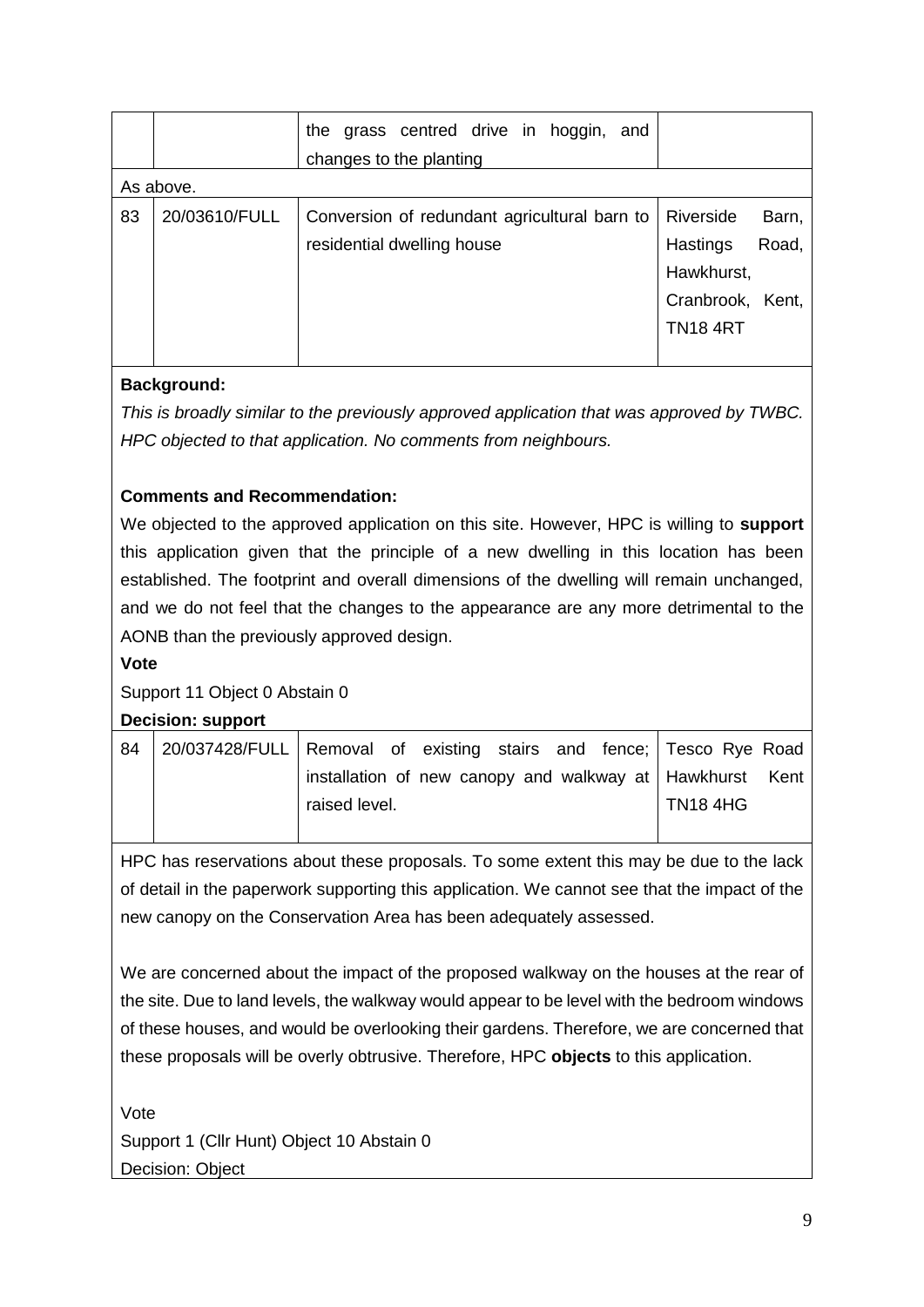| 85 | 21/00524/FULL | Removal of garage and sheds; removal of 1 Western Villas    |  |
|----|---------------|-------------------------------------------------------------|--|
|    |               | existing rear extension; proposed single Western Avenue     |  |
|    |               | storey rear extensions; proposed porch; Hawkhurst Kent      |  |
|    |               | proposed carport/first floor extension, internal   TN18 4BN |  |
|    |               | and external alterations including 2no.                     |  |
|    |               | rooflights to the existing roof                             |  |
|    |               |                                                             |  |

Removal of garage and sheds; removal of existing rear extension; proposed single storey rear extensions; proposed porch; proposed carport/first floor extension, internal and external alterations including 2no. rooflights to the existing roof

We are concerned by the size of the extension, as it risks dominating both the host house and the plot more generally. This proposal will extend the building virtually up to the boundary. We feel that this is overdevelopment of the site.

The property is one of a row of semi-detached properties of the same style. This extension will, therefore, impact on the street scene, although we recognise that its position on the end of the row may reduce the impact.

Due to the extent of the proposed works, there will not be much left in the way of garden, and especially not considering that this will be a 4-bedroom house.

This application would also impact on the parking available for the property. Currently, there is space for at least two, if not three, cars to park in the drive, together with a garage. This proposal would see the available parking reduced to two spaces, which is not enough for a 4-bed house. HPC **objects** to this application.

Vote Support 2 (Cllr Green and Hunt) Object 8 Abstain 1 (Cllr Taylor-Smith) Decision: Object

6.2 Planning information – there is another amendment to the Dandara planning application – therefore we will report back at next Council meeting with comments for consideration.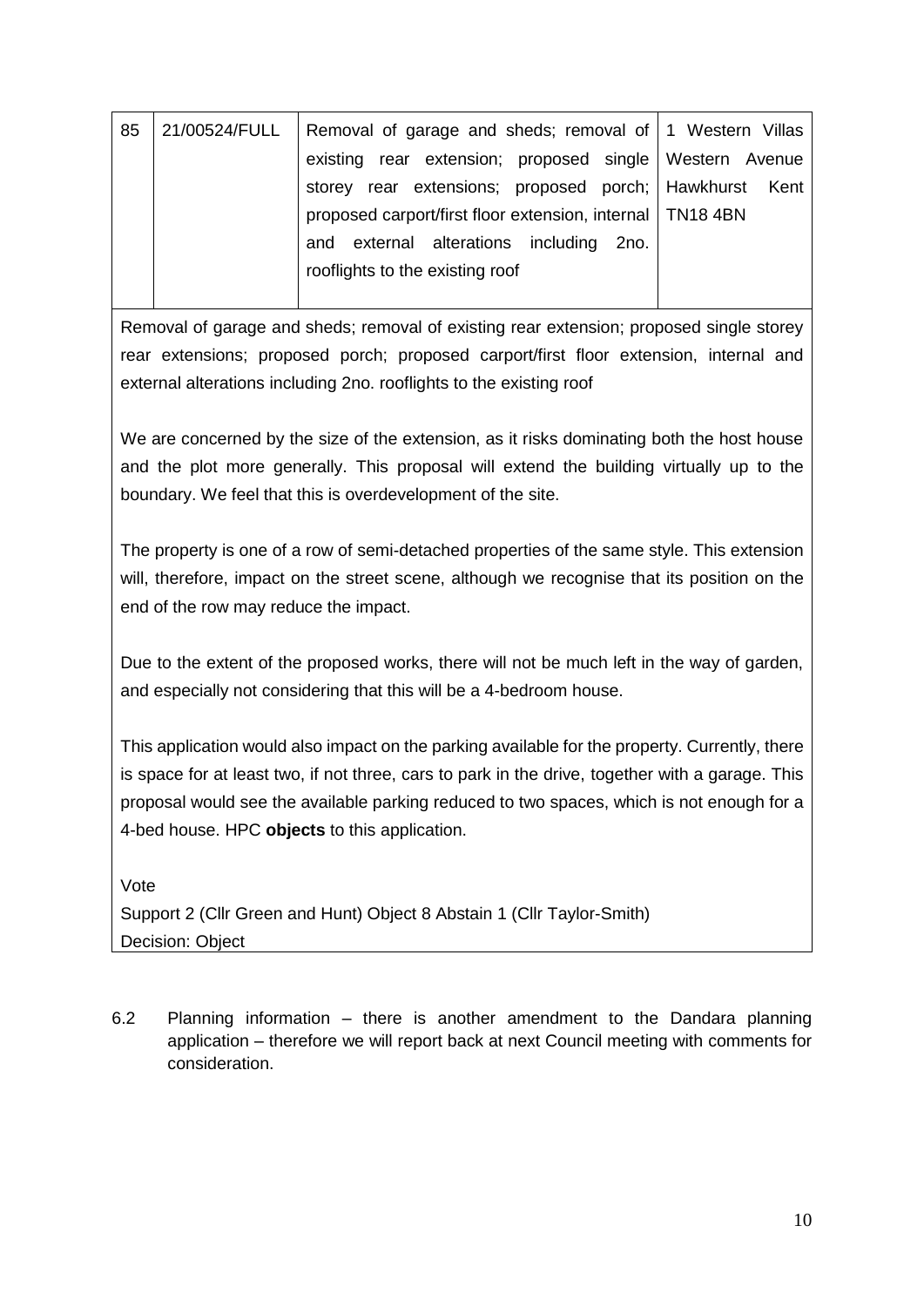#### **7. MATTERS FOR FURTHER DISCUSSION:**

**7.1 Update on actions of Internal Audit Report** – RFO report noted that the Cllr Lusty DPI was now on the TWBC website, that the online banking was being trialed next week.

We are awaiting a report by the auditor on the revised Financial regulations and the draft Corporate Risk Register has been drafted – both to go to April SAP meeting.

All other items have been dealt with. Internal Audit actions noted

**7.2 Year to date budget report and 2020/21 out turn** – RFO report highlighted that subject to unforeseen costs estimated surplus in this financial year of approximately £10,000 - £14,000. This will be carried over into General Reserves for 2021/22

#### **7.3 Interim Financial Regulations update** – RFO

The current Financial Regulation states;

6.18 A Debit Card shall not be issued for use.

6.19 Any corporate credit card or trade card account opened by the council will be specifically restricted to use by the RFO and Clerk and shall be subject to automatic payment in full at each month-end. The maximum one-off payment shall be no more than £1,000 and a monthly maximum of no more than £4,999.

6.20 Personal credit or debit cards of members or staff shall not be used under any circumstances.

On 9th November 2020 the Full Council approved the use of a Council debit card by the Clerk and RFO. This in effect amended our Financial Regulations which had hitherto proscribed the use of a debit card. It is important to note that the prohibition was not in the model regulations but had been an adaptation for Hawkhurst's regulations.

The Council's financial regulations are in the process of being updated and a paper will be presented to the Full Council in April or May.

#### Cllr Escombe proposed and Cllr Weeden seconded to substitute:

6.18 A debit card shall not be issued for use.

with

6.18 A debit card can be issued for use by the clerk and RFO. It must only be used to pay for items approved by the Council, or that fall within the discretion provided to the Clerk for sums up to £1,000.

Agreed unanimously

#### **7.4 Impact of easing COVID 19 restrictions on Council services and facilities – Cllr Fitzpatrick**

Cllr Fitzpatrick introduced the FAS Committee considerations for the easing of COVID 19 restrictions on Council services and facilities and following a debate; the following recommendation was approved;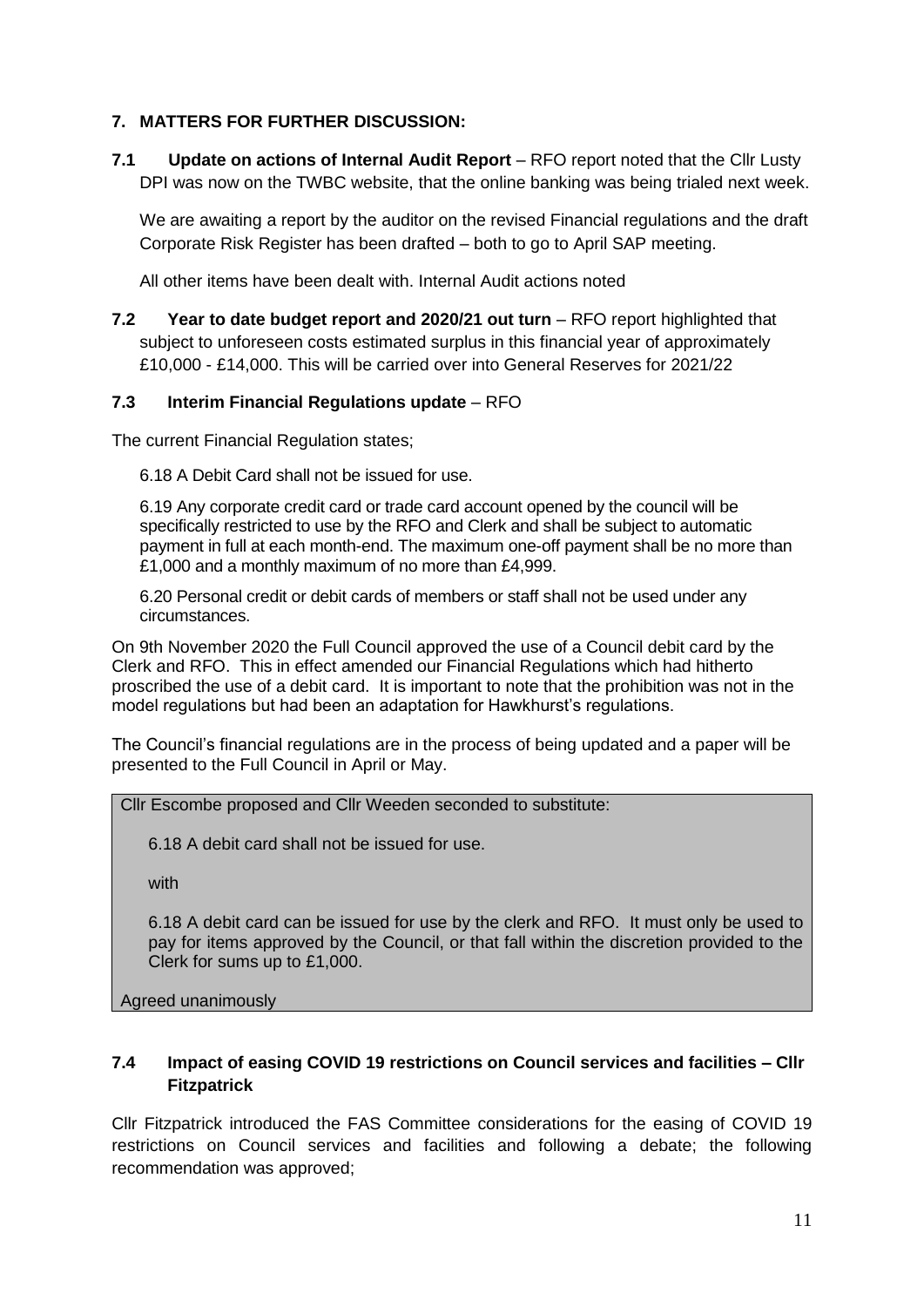Cllr Whittle proposed and Cllr Cory seconded that the fees should return to £25 per session and be reviewed along with other fees and charges in the summer Agreed - unanimously

The following Committee recommendations to the Council were noted

- Focus on keeping people safe by maintaining robust cleaning regime
- The facilities and services should re-open as follows subject to national guidance

| <b>Service / Facility</b>                | <b>Activity</b>                          |                        | <b>Comment</b>                               |  |  |  |
|------------------------------------------|------------------------------------------|------------------------|----------------------------------------------|--|--|--|
| Step One a from 8th March 2021           |                                          |                        |                                              |  |  |  |
| pages 27 - 32 of government document     |                                          |                        |                                              |  |  |  |
| Cemetery                                 | Funerals $-$ up to 30                    | 8 <sup>th</sup> March  | Already advertised                           |  |  |  |
|                                          | people                                   | 2021                   |                                              |  |  |  |
| Parks /open space                        | Recreation or exercise                   | 8 <sup>th</sup> March  | Already advertised                           |  |  |  |
|                                          | outdoors with household                  | 2021                   |                                              |  |  |  |
|                                          | or one other person                      |                        |                                              |  |  |  |
|                                          | Step One b from 29th March 2021          |                        |                                              |  |  |  |
|                                          | pages 27 - 32 of government document     |                        |                                              |  |  |  |
| MUGA / football                          | Organised outdoor sport                  | 29 <sup>th</sup> March | Contacted clubs /                            |  |  |  |
| pitches                                  | allowed                                  | 2021                   | groups about restarting                      |  |  |  |
|                                          |                                          |                        | Taking new bookings                          |  |  |  |
| Parks / open space                       | Rule of 6 or two                         | 29 <sup>th</sup> March |                                              |  |  |  |
|                                          | households outdoors                      | 2021                   |                                              |  |  |  |
| Step Two no earlier than 12th April 2021 |                                          |                        |                                              |  |  |  |
| pages 33 - 35 of government document     |                                          |                        |                                              |  |  |  |
| Copt Hall / KGV                          | Community centres                        | 12 <sup>th</sup> April | Contacted clubs /                            |  |  |  |
| sports pavilion                          | reopening                                | 2021                   | groups about restarting                      |  |  |  |
|                                          |                                          |                        | Taking new bookings                          |  |  |  |
| The Moor                                 | Community events                         | 12 <sup>th</sup> April | See below - aiming for                       |  |  |  |
|                                          |                                          | 2021                   | June start                                   |  |  |  |
| <b>KCC Library</b>                       | Monday drop in session                   |                        | Need to confirm with                         |  |  |  |
|                                          |                                          |                        | <b>KCC</b>                                   |  |  |  |
|                                          | Step Three no earlier than 17th May 2021 |                        |                                              |  |  |  |
| pages 36 - 38 of government document     |                                          |                        |                                              |  |  |  |
| Copt Hall and KGV                        | Organised indoor sports                  | $17th$ May             | Contacted clubs /                            |  |  |  |
| sports pavilion                          |                                          | 2021                   | groups about restarting                      |  |  |  |
|                                          |                                          |                        | Taking new bookings                          |  |  |  |
| Council / Committee                      | Virtual – subject to                     | 17 <sup>th</sup> May   | 1 <sup>st</sup> meeting AGM 17 <sup>th</sup> |  |  |  |
| meetings                                 | legislation                              | 2021                   | May 2021 - Note                              |  |  |  |
|                                          |                                          |                        | Chairman's update                            |  |  |  |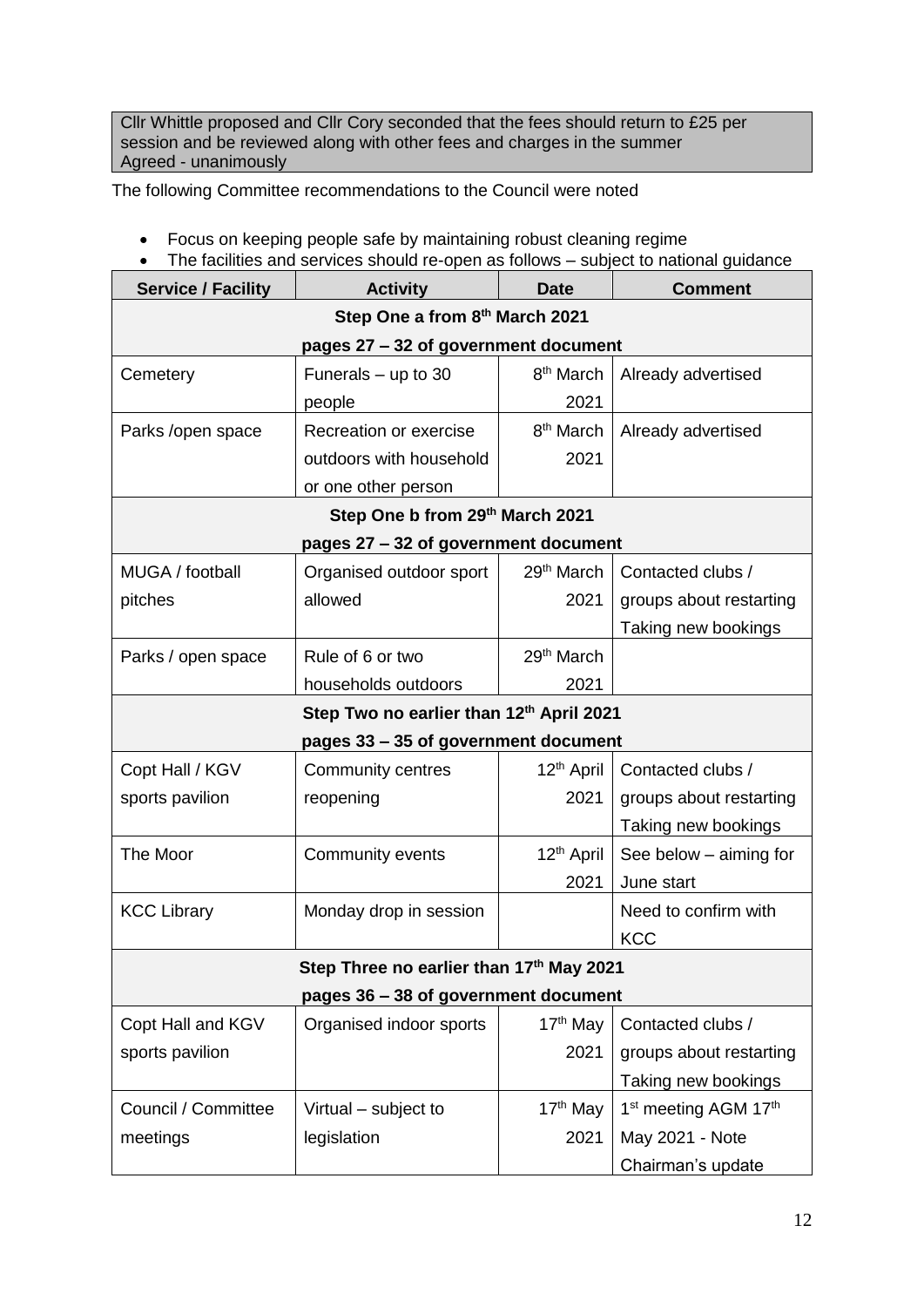| Step Four no earlier than 21 <sup>st</sup> June 2021            |  |      |                                              |  |  |
|-----------------------------------------------------------------|--|------|----------------------------------------------|--|--|
| pages 39 – 42 of government document Legal Restrictions dropped |  |      |                                              |  |  |
| Parish office re-                                               |  |      | 21 <sup>st</sup> June   Subject to review of |  |  |
| opened                                                          |  | 2021 | national guidance                            |  |  |
| Council / Committee                                             |  |      | 21 <sup>st</sup> June   Subject to numbers   |  |  |
| meetings in public                                              |  | 2021 | allowed into a public                        |  |  |
|                                                                 |  |      | meeting?                                     |  |  |

# **Use of the Moor for community events – subject to national restrictions, weather, appropriate insurance and permissions**

- Fun Fair first two weeks of June date to be confirmed
- $\bullet$  Village Fete 26<sup>th</sup> June 2021
- Hawkhurst 5k / 10k run (start and finish) 27 June 2021
- Custom Car show  $-24^{\text{th}}$  /  $25^{\text{th}}$  July 2021
- Makers@The Moor 11<sup>th</sup> September 2021
- Bonfire Society  $27<sup>th</sup>$  November 2021 (Moor and KGV)

Promote the above events locally, especially to neighbouring properties of the Moor.

#### **7.5 S137 Community Grants**

Cllr Taylor-Smith introduced the SAP Committee report from 15<sup>th</sup> February 2021 supported in principle the two applications,

- 1. Citizen Advice Tunbridge Wells District their application is attached. In summary they work to support all residents with a range of advice. They are currently working with 118 people in Hawkhurst on 444 issues. They are seeking £300 grant aid.
- 2. Tunbridge Wells Counselling Service their application is attached. In summary they work to support all residents with a range of needs. They are currently working with 11 cases in the Hawkhurst area. They have submitted copies of insurance, accounts and safeguarding policies. They are seeking £200 grant aid.

Cllr Taylor-Smith recommended and Cllr Hunt seconded to award a community grant of £300 to Citizens Advice Tunbridge Wells District and £200 community grant to Tunbridge Wells Counseling Services

Agreed - unanimously

#### **7.6 Fields in Trust Registration**

Cllr Green updated the Council following the meeting with Fields in Trust and subsequent discussions it the Community Centre Working Group we have liaised with the architect and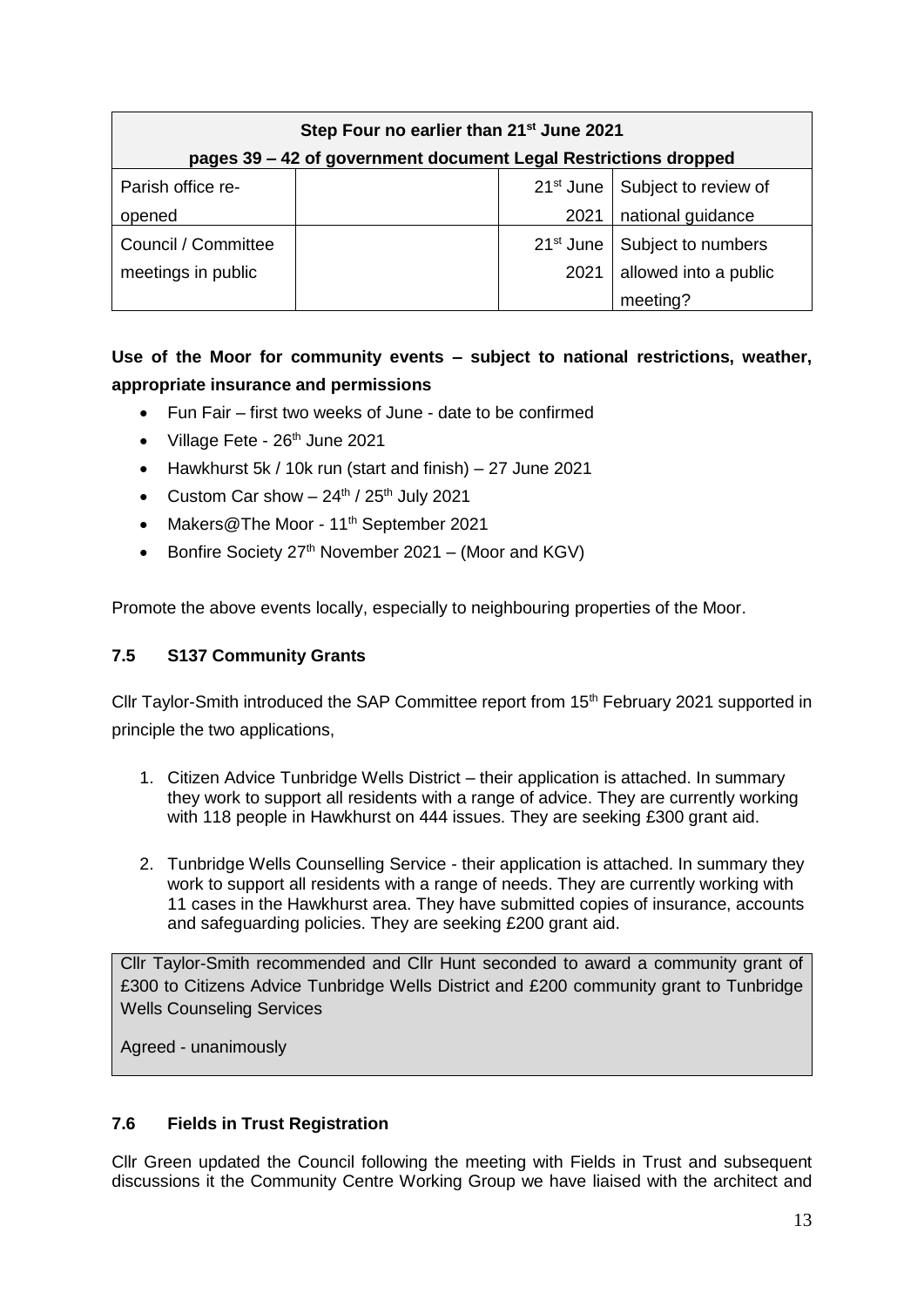the following plans are attached.

- Land to be de-registered from the existing KGV field,  $4.313m<sup>2</sup>$
- The Moor to be registered with Fields in Trust,  $9.614m^2$ .

There will be a net increase of  $5,301\text{m}^2$  in land protected / registered to Fields in Trust.

The Moor is currently protected under Open Space legislation but research has shown that it is **not protected under** registered as Common Land, Village Green or Fields in Trust.

Therefore, it is proposed to Register the Moor as Fields in Trust, which adds a layer of protection to The Moor and allows the current programme of events on the Moor to continue.

Cllr Green proposed and Cllr Whittle seconded to

- Deregister a portion of the KGV land as per plan attached
- set up a KGV Trust management committee meeting (the Parish Council are the sole trustees) –
- set up a bank account for the KGV Trust
- contact the Charity Commission explaining what is proposed
- finalise details and complete the Fields in Trust Fields forms
- register the Moor as a Fields in Trust to add a layer of protection
- appoint a Solicitor to act on our behalf on this matter see confidential report

Agreed - unanimously

#### **7.7 Building survey scope** –

The FAS Committee discussed the scope of the Copt Hall Building survey which expanded into other facilities and propose the following for both the Copt Hall and KGV sports pavilion and the debate concluded with a recommendation.

Cllr Whittle and Cllr Green seconded to

#### **Copt Hall**

- To undertake a condition survey report
- Identify Health and Safety, urgent, medium and long-term issues
- Condition survey to include for services consultant's review of M&E installation
- To include analysis of heating installation in main hall for intended use as yearround public meeting space, in context of thermal performance of existing structure, perceived shortcomings in existing installation, available electrical capacity and gas supply, with recommendations for any necessary improvements
- To include a review of the recommendations from the 2012 condition survey
- To include budget cost recommendations in relation to issues identified

#### **KGV Sports Pavilion**

- To undertake a condition survey report
- Identify Health and Safety, urgent, medium and long-term issues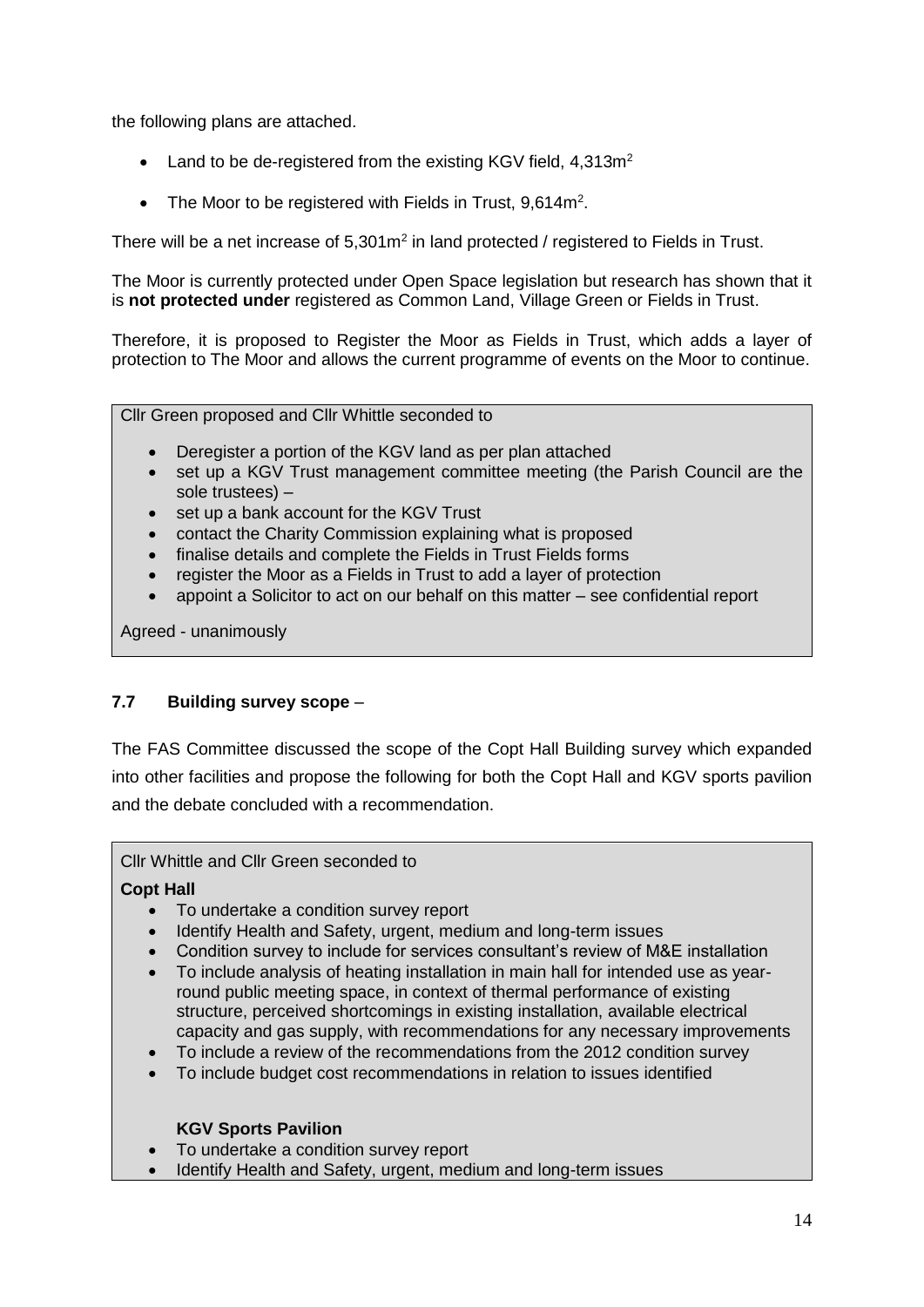- Condition survey to include for surveyor's review of M&E installation
- To include budget cost recommendations in relation to issues identified

#### **In addition**

- A separate specialised asbestos management survey to produce asbestos reports and asbestos registers for The Copt Hall, KGV sports pavilion, KGV Garages, Parish office, Cemetery shed plus allotment sheds
- Consult with Kino to obtain their copy of their asbestos survey. If not available, consider procuring asbestos survey as per council controlled properties with costs recharged to Kino. Alternatively, demand Kino procure an asbestos management survey.
- Put in place asbestos management plan for all Council properties.

To use the General reserves and then seek funding from the Copt Hall and KGV trust Agreed - unanimously

**7.8 Decision making – virtual meetings or delegated decision until actual meetings are viable** - Cllr Escombe updated Council on the fact that legislation expired on the 5<sup>th</sup> May 2021 and had to be renewed – otherwise we could not meet physically or virtually. All parishes are writing to Greg Clerk (MP) – who is supportive but will add to his case.

Cllr Escombe proposed and Cllr Lusty seconded to write to Greg Clerk to lobby for the legislation allowing for virtual meetings to be extended – agreed unanimously

#### **7.9 Council Memberships of organisations** –

Clerk The Council has a number of Memberships which are traditional considered at an AGM – given the current uncertainty over an AGM the Council may wish to consider the following memberships plus Cllr Green proposed Kent Wildlife Trust

- Kent Association of Councils £1620 + VAT
- Action with Rural Communities in Kent £105 +VAT
- Kent County Playing Field Associations £100 +VAT
- Society of Local Council Clerks £250 +VAT
- Transport Accessibility Group na
- Campaign for the Protection of Rural England £36 per year +VAT
- Weald of Kent Protection Society £25 +VAT
- Kent Wildlife Trust £50 +VAT

#### Cllr Fitzpatrick proposed and Cllr Weeden seconded the above subscriptions – agreed unanimously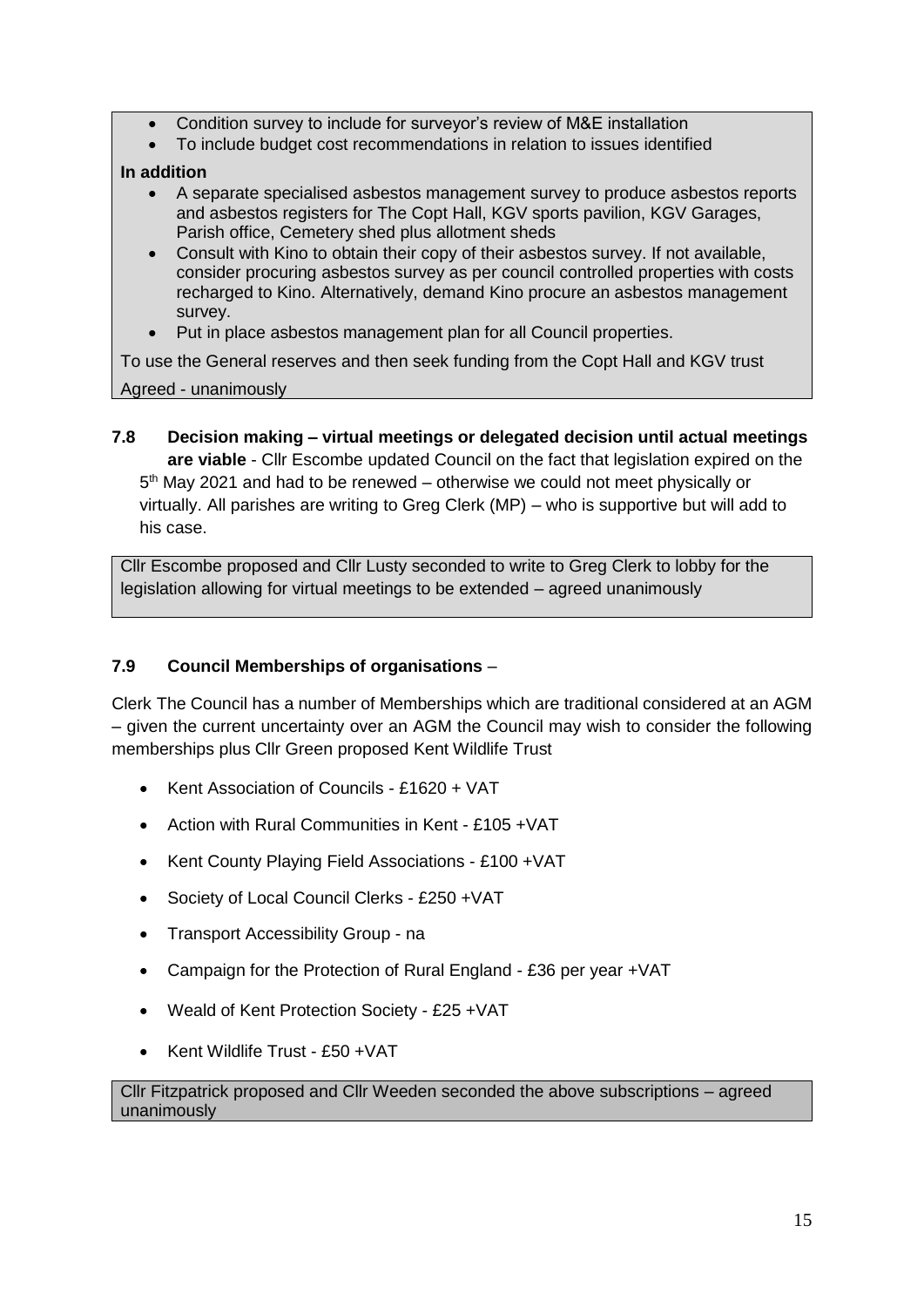#### **8. REPORTS OF COMMITTEE CHAIRMEN AND UPDATES**

- 8.1 **Facility and Services Committee** 8<sup>th</sup> March 2021 Cllr Fitzpatrick updated Council
	- Risk Assessments for Copt Hall, KGV sports pavilion and Cemetery attached
	- Scribe Cemetery package would greatly improve the cemetery offer proposal would come to next meeting
- 8.2 Community Centre Working Group 1<sup>st</sup> March 2021 Cllr Whittle updated Council that the outstanding reports were being chased with the aim of submitting a planning application in Spring 2021.
- **8.3 Strategy Administration and Projects Committee** 15<sup>th</sup> February 2021 Cllr Taylor-Smith updated Council – a number of items discussed already at Council – note the Financial Regulations review due next meeting and then onto the Council

#### **9. Finance**

| 9.1 Monthly Income and expenditure February 2021 |   |                       |                    |
|--------------------------------------------------|---|-----------------------|--------------------|
| Accounts for payment                             | £ | 12,985.44 to 15.03.21 |                    |
| Payment received                                 | £ |                       | 408.72 to 26.02.21 |
| <b>Net Expenditure</b>                           |   | $-E$ 12,576.72        |                    |
| <b>Cambridge &amp; Counties</b>                  | £ | 88,291.16 to 30.04.20 |                    |
| <b>Cambridge Building Society</b>                | £ | 84,527.75 to 30.11.20 |                    |
| <b>Lloyds Current</b>                            | £ | 10,000.00 to 26.02.21 |                    |
| <b>Lloyds Access Reserve</b>                     | £ | 36,152.99 to 26.02.21 |                    |

9.2 Agreement to pay payments schedule – circulated Cllr Hunt asked about HR fees – 2 payments made. RFO noted a typo on item 473

Cllr Escombe proposed and Cllr Green seconded the payments list – agreed unanimously

#### **10. CORRESPONDENCE**

| <b>No</b>      | <b>Date</b> | <b>From</b>                                               | <b>Issue</b>                                                  |
|----------------|-------------|-----------------------------------------------------------|---------------------------------------------------------------|
|                | Various     | Concern over<br>"deforestation" of<br>Highgate Hill area  | Contacted TWBC Planning, Environmental<br>Health and KCC PROW |
| 2              | Resident    | Speeding                                                  | Referred to police                                            |
| 3              | Resident    | ASB - bikes and quad<br>bikes                             | Referred to PCSO / KCC warden                                 |
| $\overline{4}$ | Resident    | Concerned about road<br>signage - HGV down<br>rural roads | Referred to KCC Highways - linked to SGN<br>works             |